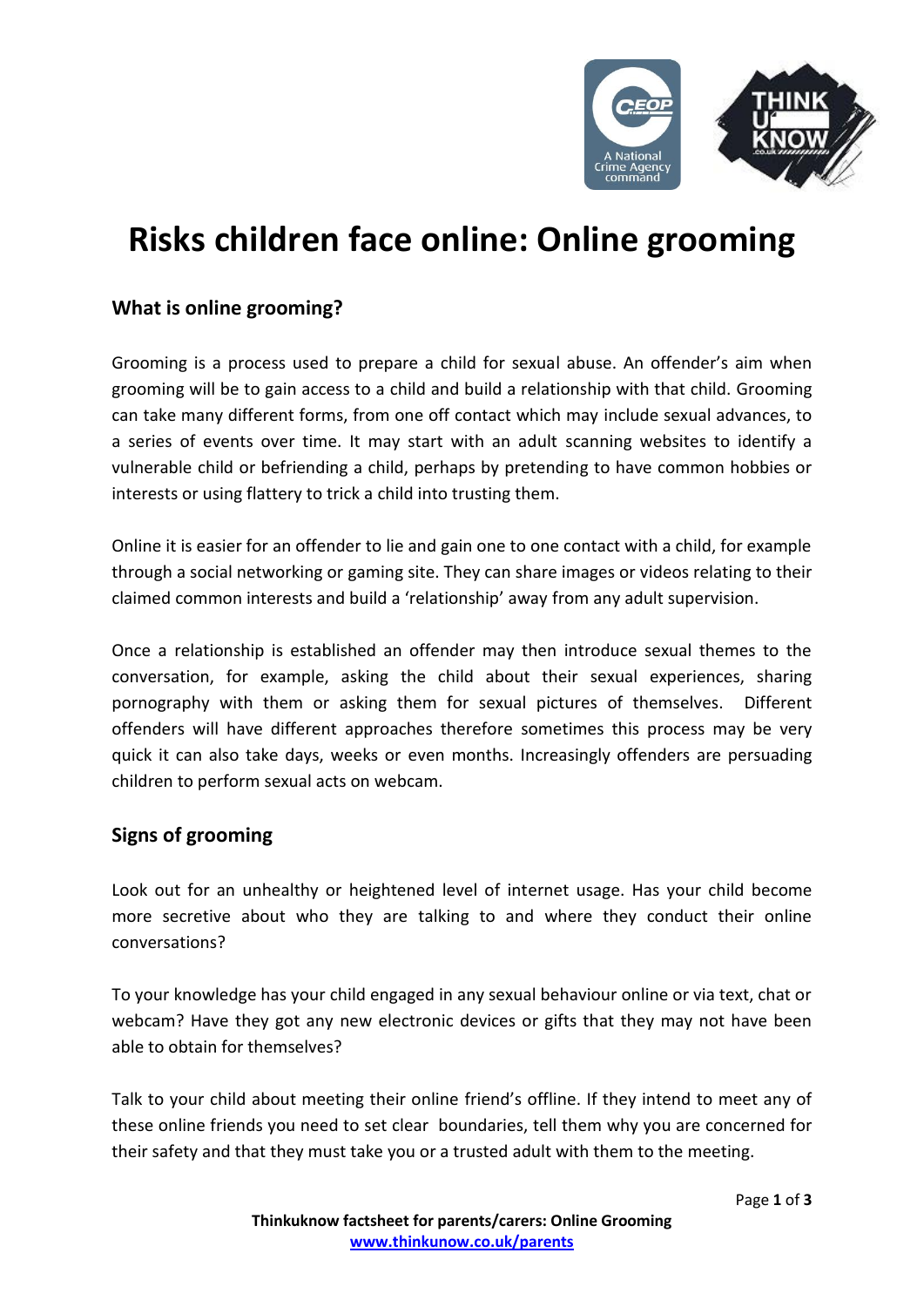# **What can parents and carers do to protect their child online?**

Parents and carers need to be mindful that part of the fun of being online is communicating and often sites are designed for you to do so with people you don't know. It is important to talk to your child about who they are friends with and how to manage these online relationships.

### **Not sure where to start? Talk to your child about:**

- What sites they use
- The friends they have and how they know them
- How they communicate with these friends
- The type of information they can share

#### **Top tips**

**Talk to your child about online grooming**. Explain how easy it can be to lie online and the reasons why an adult may wish to contact them.

**For primary age children** talk to them about the topic in the context of stranger danger. Strangers are people you or they don't know. In the online world there are strangers too and they must not talk privately with them or give out any personal information online.

**For older children**, the conversation might be a little more difficult. They may have built quite an online network over the years, and might feel you're intruding into their private matters. Why not use one of the Thinkuknow resources to open a conversation. Our age appropriate education films are available through the parents and carers website [\(www.thinkuknow.co.uk/parents\)](http://www.thinkuknow.co.uk/parents) or CEOP YouTube channel [\(www.youtube.co.uk/ceop\)](http://www.youtube.co.uk/ceop)

**Talk about their online friends.** Ask them to think carefully about who they chat and share information with. If they don't know them in the real world they need to delete or limit what they share with them, for example not sharing their photos, videos or their locations.

**Let your child know that you are always there for support.** Let them know that you understand how easy it can be to get into difficulties online. Get them to talk to you if anyone makes inappropriate/ sexual comments and ensure they know that, no matter what's happened, you are there to help.